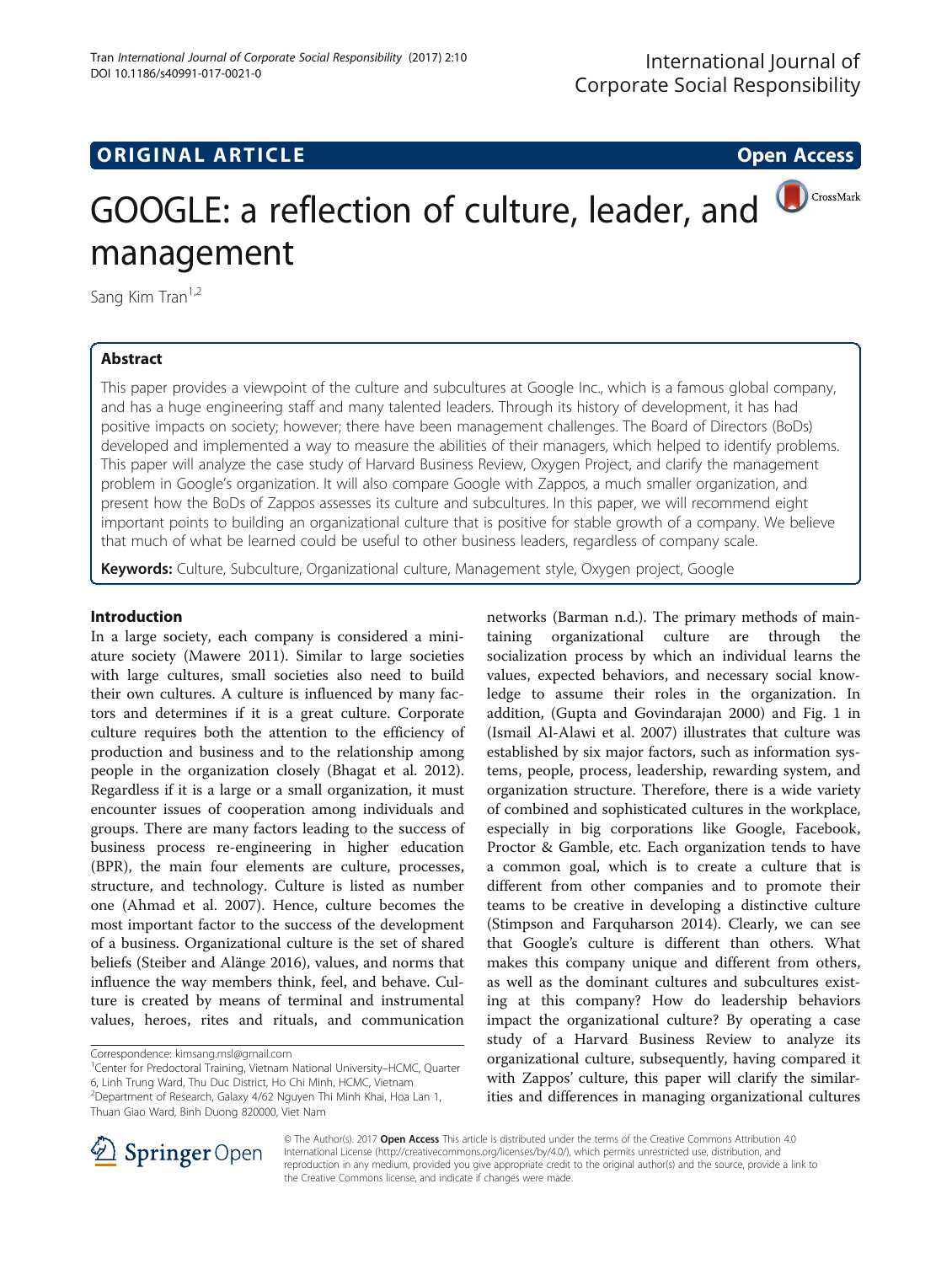<span id="page-1-0"></span>

between them and consider whether the solutions for the problems can be applied to other business models, and for tomorrow leaders or not?

#### Company overview

This part shows how Google became famous in the world and its culture and subcultures made it a special case for others to take into consideration. Google is one of the few technology companies which continue to have one of the fastest growth rates in the world. It began by creating a search engine that combined PageRank system, developed by Larry Page (ranking the importance of websites based on external links), and Web search engine, created by Sergey Brin (accessing a website and recording its content), two co-founders of the company (Jarvis [2011;](#page-12-0) Downes [2007\)](#page-11-0). Google's achievements absolutely do not come from any luck. Google has made extra efforts in creating an index of a number of websites, which have been up to 25 billion websites. This also includes 17 million images and one billion messages to Usenet group (Downes [2007](#page-11-0)). Besides searching for websites, Google users are able to search for PDF files, Post-Script, documents, as well as Microsoft, Lotus, PowerPoint and Shockwave files. Google processes nearly 50% of search queries all over the world. Moreover, it is the number one search option for web users and is one of the top five websites on the Internet, which have more than 380 million users and 28 billion visits every month, and more than 50% of access from countries outside the US (Desjardins [2017](#page-11-0)). Google's technology is rather special: it can analyze millions of different variables of users and businesses who place advertisements. It then connects them with millions of potential advertisements and gives messages of advertisement, which is closest to objects in less than one second. Thus, Google has the higher rate of users clicking advertisements than its opponent Yahoo, from 50 to 100%, and it dominates over

70% market share of paid advertisements (Rosenberg [2016\)](#page-12-0). Google's self-stated mission: "to organize the world's information and make it universally accessible and useful (Alves [n.d.](#page-11-0))." Nowadays, it is believed that people in the world like "Google" with words "the useful-lively information storage".

#### Company culture

Researching Google's culture, we would know Laszlo Bock, Head of People Operations at Google, the equivalence of Human Resources (HR) Director at other companies. "People operation" is a combination of science and human resources where Google looks at everything from a perspective of data (McAfee and Brynjolfsson [2012](#page-12-0); Cukier and Mayer-Schoenberger [2013](#page-11-0)). As a result, Google is always in the top companies throughout the last time.

Operating HR is obviously a field of science at Google. They are constantly experimenting and innovating to find the best way to satisfy employees and to help them work effectively. They do everything based on collecting and processing of collected data, using data to evaluate staff and to help them improve their work efficiency (Davenport et al. [2010\)](#page-11-0). If an organization wants to hire talented people who cannot be recruited in cash, they must focus on building a great working culture. This includes working environment, meaningful work, and employees' freedom (Meek [2015](#page-12-0)).

Google is really touched by this philosophy, not just planning it out loud. They constantly experiment it, then improve it because it is paramount to the success of the company. For whichever company, all things start with people. A great company needs great people. One way to attract and retain such people is to make their work interesting. Mark Twain said: "Work and play are words used to describe the same thing under differing conditions (Emmerich [2009\)](#page-11-0)."

Before heading to know about the culture, as well as subcultures, it is necessary to understand explicitly what cultures and subcultures are. At page 27 in (Schein [2009](#page-12-0)), "culture is a pattern of shared tacit assumptions learned or developed by a group as it solves its problems of external adaptation and internal integration that have worked well enough to be considered valid and, therefore, to be taught to new members as the correct way to perceive, think, and feel in relation to those problems." How about subcultures? The author, Schein claimed that the bigger an organization is, the more subcultures it contains because it is explained that "when organizations grow and mature, they not only develop their own overall cultures, but they also differentiate themselves in many subcultures based on occupations, product lines, functions, geographies, and echelons in the hierarchy" (Schein [2009](#page-12-0)). According to (Петрушенко et al. [2006](#page-13-0);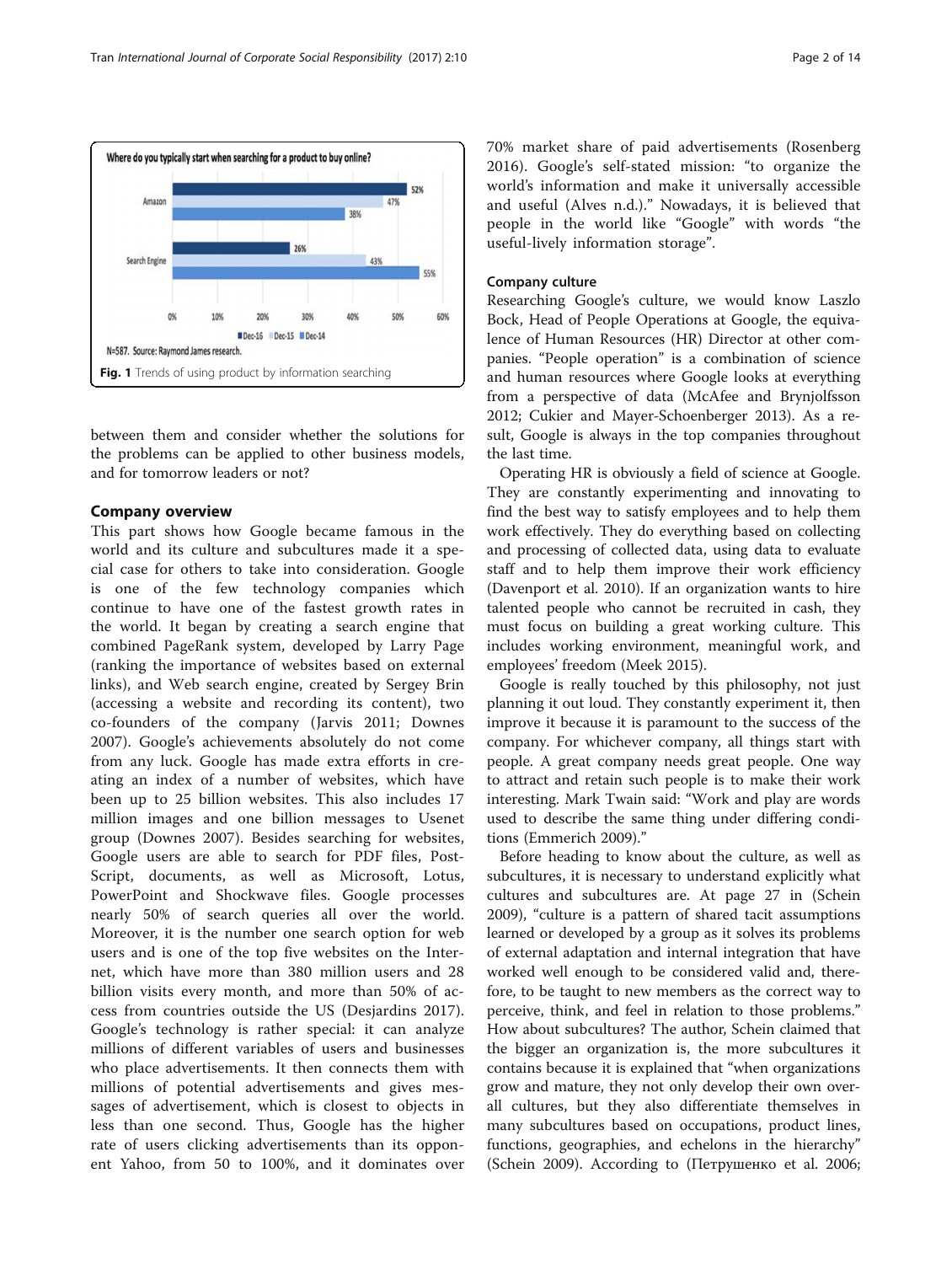<span id="page-2-0"></span>Eliot [2010](#page-11-0); Zimmermann [2015](#page-13-0); Martin [2004;](#page-12-0) Yergler [2013](#page-13-0)), needless to say, that Google exists with a special culture and a wide variety of subculture because of its non-stop development. Thanks to the video clips (see at "Culture inside Google"; "Google Culture"; "Google's organizational culture"), as well as a myriad of websites on the Internet mentioning the culture of Google, it facilitates us to understand more about Google's culture and learn more lessons about the different ways to manage this company by the establishers.

#### Predominant culture at Google

The dominant culture in the organization depends on the environment in which the company operates the organization's objectives, the belief system of the employees, and the company's management style. Therefore, there are many organizational cultures (Schein [2017\)](#page-12-0). The Exhibit 3.1 at page 39 in (Schein [2009\)](#page-12-0) provides what culture is about. For example, employee follows a standard procedure with a strict adherence to hierarchy and welldefined individual roles and responsibilities. Those in competitive environments, such as sales may forget strict hierarchies and follow a competitive culture where the focus is on maintaining strong relationships with external parties. In this instance, the strategy is to attain competitive advantages over the competition. The collaborative culture is yet another organizational way of life. This culture presents a decentralized workforce with integrated units working together to find solutions to problems or failure.

Why do many large companies buy its innovation? Because its dominant culture of 99% defect-free operational excellence squashes any attempts at innovation, just like a Sumo wrestler sitting on a small gymnast (Grossman-Kahn and Rosensweig [2012\)](#page-12-0). They cannot accept failures. In fact, failure is a necessary part of innovation and Google took this change by Oxygen Project to measure the abilities of their multicultural managers. This means that Google itself possesses multiple different cultures (see Google's clips). Like Zappos, Google had established a common, organizational culture for the whole offices that are distinctive from the others. The predominant culture aimed at Google is an open culture, where everybody and customer can freely contribute their ideas and opinions to create more comfortable and friendly working environment (Hsieh [2010a](#page-12-0)).

The fig. 2.1 in chapter two of (Schein [2009](#page-12-0)) and page 17 in part one of (Schein [2017\)](#page-12-0) provide us three levels of culture which are Artifacts, Espoused values and Underlying assumptions helping us to understand the culture at Google. At page 84, in (Schein [2009](#page-12-0)), the "artifacts" are identified such as dress codes, level of formality in authority relationships, working hours, meeting (how often, how run, timing), how are decisions made, communication, social events, jargon, uniforms, identity symbols, rites and rituals, disagreements and conflicts, balance between work and family. It seems that Google is quite open in these artifacts by showing a respect for uniform and national culture of each staff individually and giving them the right to wear traditional clothes.

Working at Google, employees enjoy free food served throughout the day, a volleyball court, a swimming pool, a car wash, an oil change, a haircut, free health care, and many other benefits. The biggest benefit for the staff is to be picked up on the day of work. As assessed by many traffic experts, the system set up by Google is considered to be a great transport network. Tad Widby, a project manager and a traffic system researcher throughout the United States, said: "I have not seen any larger projects in the Bay Area as well as in urban areas across the country" (Helft [2007](#page-12-0)). Of course, it is impossible for

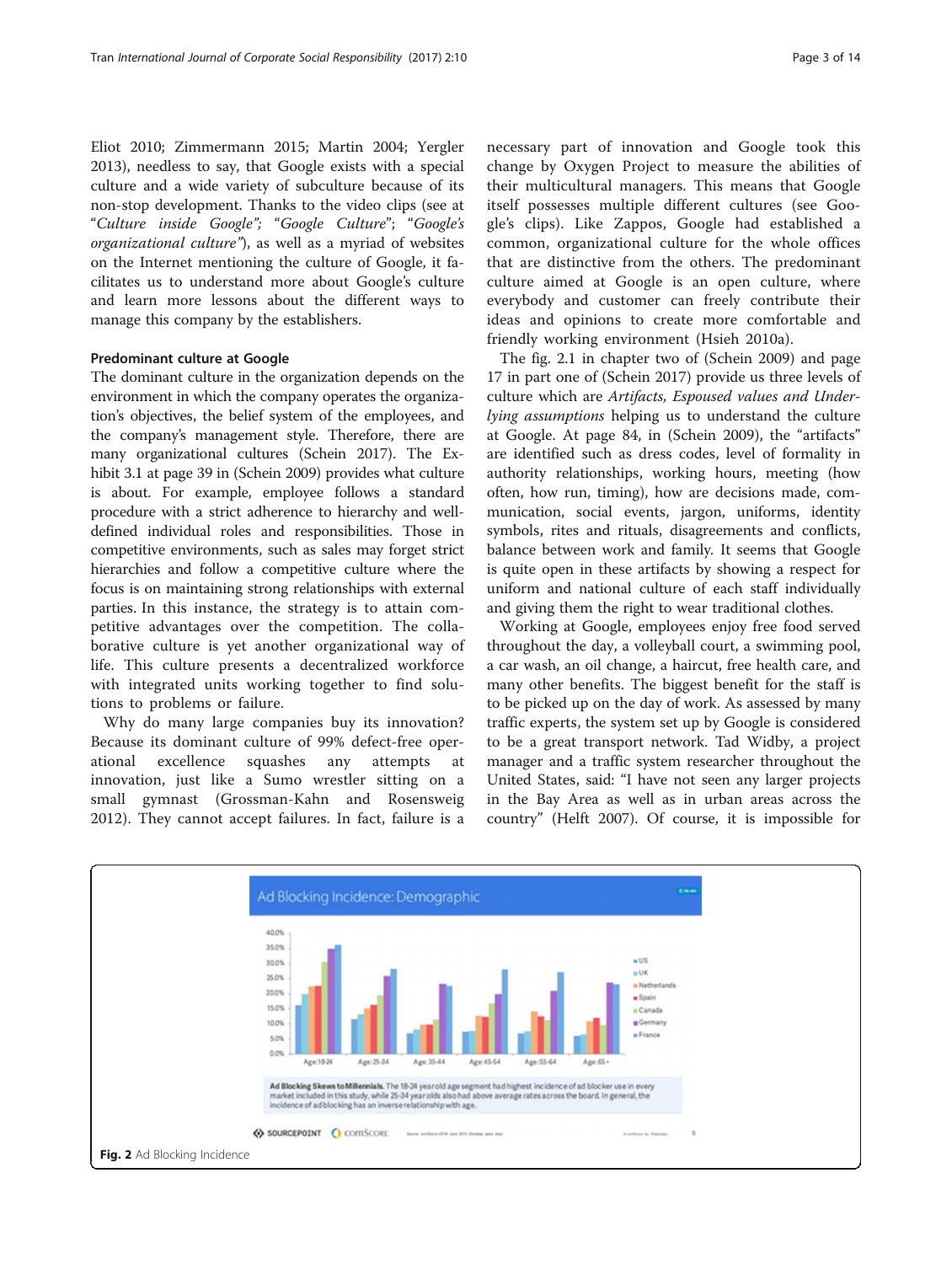Google to "cover up the sky", so Yahoo also started implementing the bus project for employees in 2005. On peak days, Yahoo's bus also took off. Pick up about 350 employees in San Francisco, as well as Berkeley, Oakland, etc. These buses run on biofuels and have Wi-Fi coverage. Yet, Danielle Bricker, the Yahoo bus coordinator of Yahoo, has also admitted that the program is "indirectly" inspired by Google's initiative (Helft [2007](#page-12-0)). Along with that, eBay recently also piloted shuttle bus transfers at five points in San Francisco. Some other corporations are also emerging ideas for treatment of staff is equally unique. Facebook is an example, instead of facilitating employees far from the workplace; it helps people in the immediate neighborhood by offering an additional \$10,000 for an employee to live close to the pillar within 10 miles, nearby the Palo Alto Department (Hall [2015](#page-12-0)).

When it comes to Google, people often ask what the formula for success is. The answer here is the employees of Google. They create their own unique workplace culture rules to create an effective work environment for their employees. And here are the most valuable things to learn from Google's corporate culture (Scott [2008](#page-12-0)) that we should know:

## Tolerate with mistakes and help staff correct

At Google, paying attention to how employees work and helping them correct mistakes is critical. Instead of pointing out the damage and blaming a person who caused the mistake, the company would be interested in what the cause of the problem was and how to fix it as quickly and efficiently as possible.

Also as its culture, we understand that if we want to make breakthroughs in the workplace, we need to have experimentation, failure and repeat the test. Therefore, mistakes and failures are not terrible there. We have the right to be wrong and have the opportunity to overcome failure in the support of our superiors and colleagues. Good ideas are always encouraged at Google. However, before it is accepted and put into use, there is a clear procedure to confirm whether it is a real new idea and practical or not?

#### Exponential thought

Google developed in the direction of a holding company - a company that does not directly produce products or provide services but simply invest in capital by buying back capital. In the company, the criteria for setting the ten exponential function in lieu of focusing only on the change in the general increase. This approach helps Google improve its technology and deliver great products to consumers continuously.

## The talent

Of course, every company wants to hire talented people to work for them. However, being talented is an art in which there must be voluntary work and enthusiasm for the work of the devotees. At page 555 in (Saffold [1988](#page-12-0)) illustrated that distinctive cultures dramatically influencing performance do exist. Likewise, Google, Apple, Netflix, and Dell are 40% more productive than the average company which attracts top-tier employees and high performers (Vozza [2017](#page-12-0)). Recognizing this impact, Google created a distinctive corporate culture when the company attracted people from prestigious colleges around the world (West [2016;](#page-12-0) Lazear and Gibbs [2014](#page-12-0)).

#### Build a stimulating work environment

When it comes to the elements that create creativity and innovation, we can easily recognize that the working environment is one of the most important things. Google has succeeded in building an image of a creative working. Google offices are individually designed, not duplicated in any type of office. In fact, working environment at Google is so comfortable so that employees will not think of it as a working room, with a full area of work, relaxation, exercise, reading, watching movies. Is the orientation of Google's corporate culture to stimulate creativity and to show interest in the lives of employees so that volunteers contribute freely (Battelle [2011\)](#page-11-0)?

Subculture is also a culture, but for a smaller group or community in a big organization (Crosset and Beal [1997](#page-11-0)). Google, known as the global company with many more offices, so there are many subcultures created among groups of people who work together, from subcultures among work groups to subcultures among ethnic groups and nations, multi-national groups, as well as multiple occupations, functions, geographies, echelons in the hierarchy and product lines. For example, six years ago, when it bought 100 Huffys for employees to use around the sprawling campus, has since exploded into its own subculture. Google now has a seven-person staff of bicycle mechanics that maintains a fleet of about 1300 brightly-colored Google bikes. The company also encourages employees to cycle to work by providing locker rooms, showers and places to securely park bikes during working hours. And, for those who want to combine meetings with bike-riding, Googlers can use one of several seven-person (Crowley [2013\)](#page-11-0).

#### Leadership influences on the culture at Google

From the definition of leadership and its influence on culture; so what does leader directly influence the culture existed? According to Schein, "culture and leadership are two sides of the same coin and one cannot understand one without the other", page three in (Schein [2009](#page-12-0)). If one of us has never read the article "Google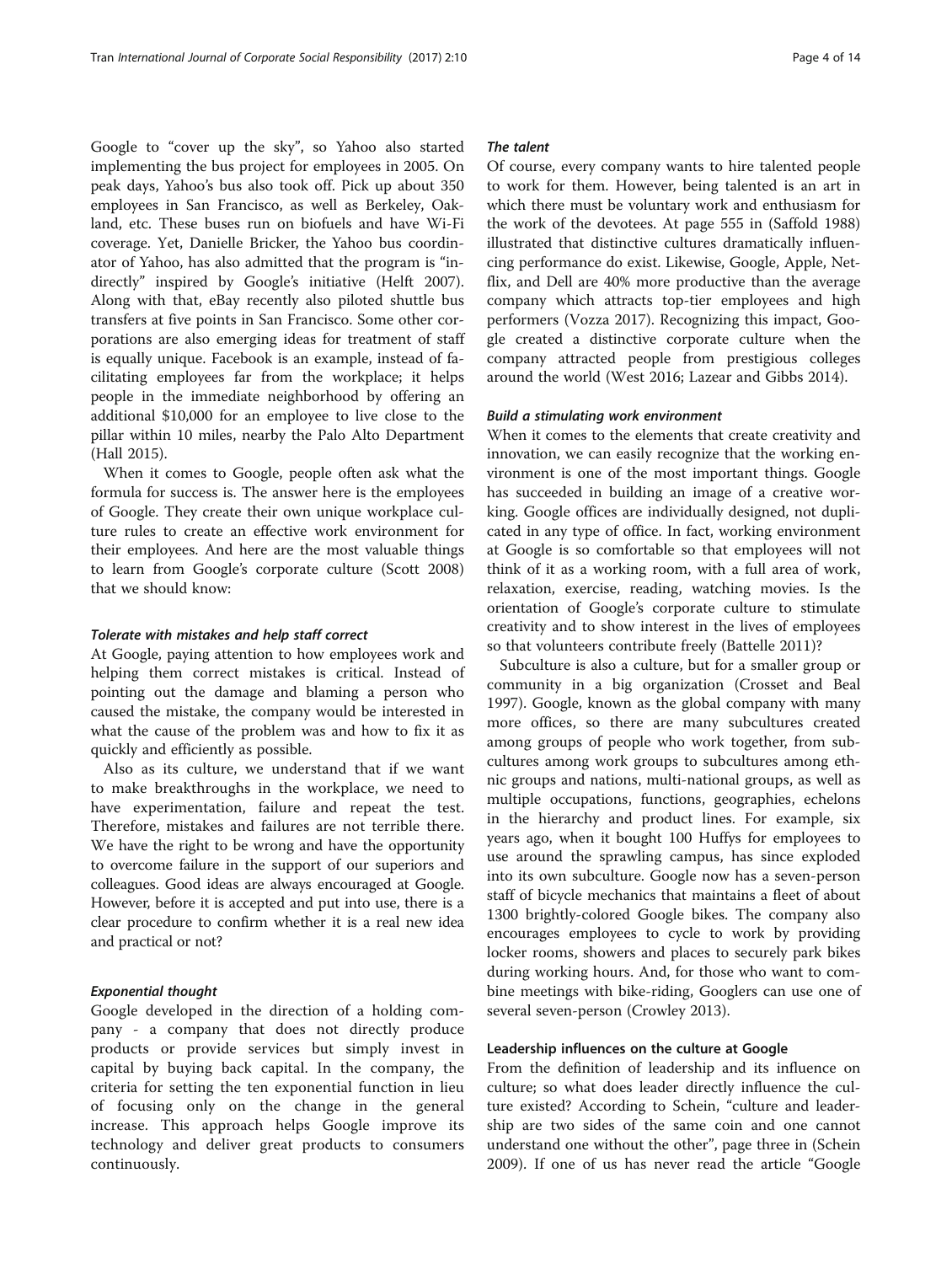and the Quest to create a better boss" in the New York Times, it is listed in a priority reading. It breaks the notion that managers have no change. The manager really makes a difference (Axinn [1988;](#page-11-0) Carver [2011\)](#page-11-0). In fact, a leader has a massive impact on the culture of the company, and Google is not an exception. The leaders of Google concerned more about the demands and abilities of each individual, the study of the nature of human being, an appreciation their employees as their customers. At Google, the founders thought they could create a company that people would want to work at when creating a home-like environment. It is real that they focus on the workplace brings the comfort to staff creatively and freely (Lebowitz [2013\)](#page-12-0).

In my opinion, a successful business cannot be attributed solely from a single star; that needs the brightness of all employees. It depends very much on the capacity and ability to attract talented people. It is the way in which the leader manages these talents, is the cornerstone of corporate culture. One thing that no one can deny is that a good leader must be a creator of a corporate culture so that the employees can maximize capabilities themselves (Driscoll and McKee [2007;](#page-11-0) Kotter [2008\)](#page-12-0).

To brief, through the view of Google's culture, BoDs tended and designed to encourage loyalty and creativity, based on an unusual organizational culture because culture is not only able to create an environment, but it also adapts to diverse and changes circumstances (Bulygo [2013](#page-11-0)).

#### Company growth and its impact

"Rearrange information around the world, make them accessible everywhere and be useful." This was one of the main purposes set by Larry Page and Sergey Brin when they first launched Google on September 4th, 1998, as a private company (Schmidt and Rosenberg [2014](#page-12-0)). Since then, Google has expanded its reach, stepped into the mobile operating system, provided mapping services and cloud computing applications, launched its own hardware, and prepared it to enter the wearable device market. However, no matter how varied and rich these products are, they are all about the one thing, the root of Google: online searching.

## 1998–2001: Focus on search

In its early years, [Google.com](http://google.com) was simply one with extreme iconic images: a colorful Google logo, a long text box in the middle of the screen, a button to execute. One button for searching and the other button are "I'm feeling lucky" to lead users to a random Google site. By May 2000, Google added ten additional languages to [Google.com,](http://google.com) including French, German, Italian, Swedish, Finnish, Spanish, Portuguese, Dutch, Norwegian and Danish, etc. This is one of the milestones in Google's journey into the world. [Google.com](http://google.com) is available in over 150 languages (Scott [2008;](#page-12-0) Lee [2017\)](#page-12-0).

#### 2001–2007: Interface card

A very important event with Google around this time was the sale of shares to the public (IPO). In October 2003, Microsoft heard news of the IPO, so it quickly approached Google to discuss a buyout or business deal. Nevertheless, that intention was not materialized. In 2004, it was also the time when Google held a market share of 84.7% globally through collaboration with major Internet companies, such as Yahoo, AOL, and CNN. By February 2004, Yahoo stopped working with Google and separately stood out for engine search. This has led Google to lose some market share, but it has shown the importance and distinctness of Google. Nowadays, the term "Google" has been used as a verb just by visiting [Google.com](http://google.com) and doing an online search (Smith [2010](#page-12-0)). Not stopping at the homepage search, Google's interface tag began to be brought to Gmail and Calendar with the links at the top of the page. Google homepage itself continues to use this style.

In 2006, Google also made an important acquisition to buy YouTube for \$1.65 billion (Burgess and Green [2013](#page-11-0)). However, the company decided to keep YouTube as a separate brand and not to include it in Google Video search. Thanks to the backing of an Internet industry giant, YouTube has grown to become the world's largest online video sharing service (Cha et al. [2007](#page-11-0)).

#### 2007–2012: Navigation bar, Google menu, Google now

Google began to deploy a new navigation bar located at the edge of the screen. It includes links to a place where to look for photos, videos, news, maps, as well as buttons to switch to Gmail, Calendar, and other services developed by the company. In the upper left corner, Google added a box displaying Google + notifications and user accounts' image. Google Now not only appeared on Android and it's also brought to Chrome on a computer as well as iOS. All have the same operating principle, and the interface card still appears as Android it is.

#### 2013–2014: Simplified interface

Google has moved all of the icons that lead to its other applications and services to an App Drawer button in the upper right hand, at the corner of the screen. In addition, [Google.com](http://google.com) also supports better voice search through the Chrome browser. Google has experimented with other markets, such as radio and print publications, and in selling advertisements from its advertisers within offline newspapers and magazines. As of November 2014, Google operates over 70 offices over 40 countries (Jarvis [2011](#page-12-0); Vise [2007](#page-12-0)).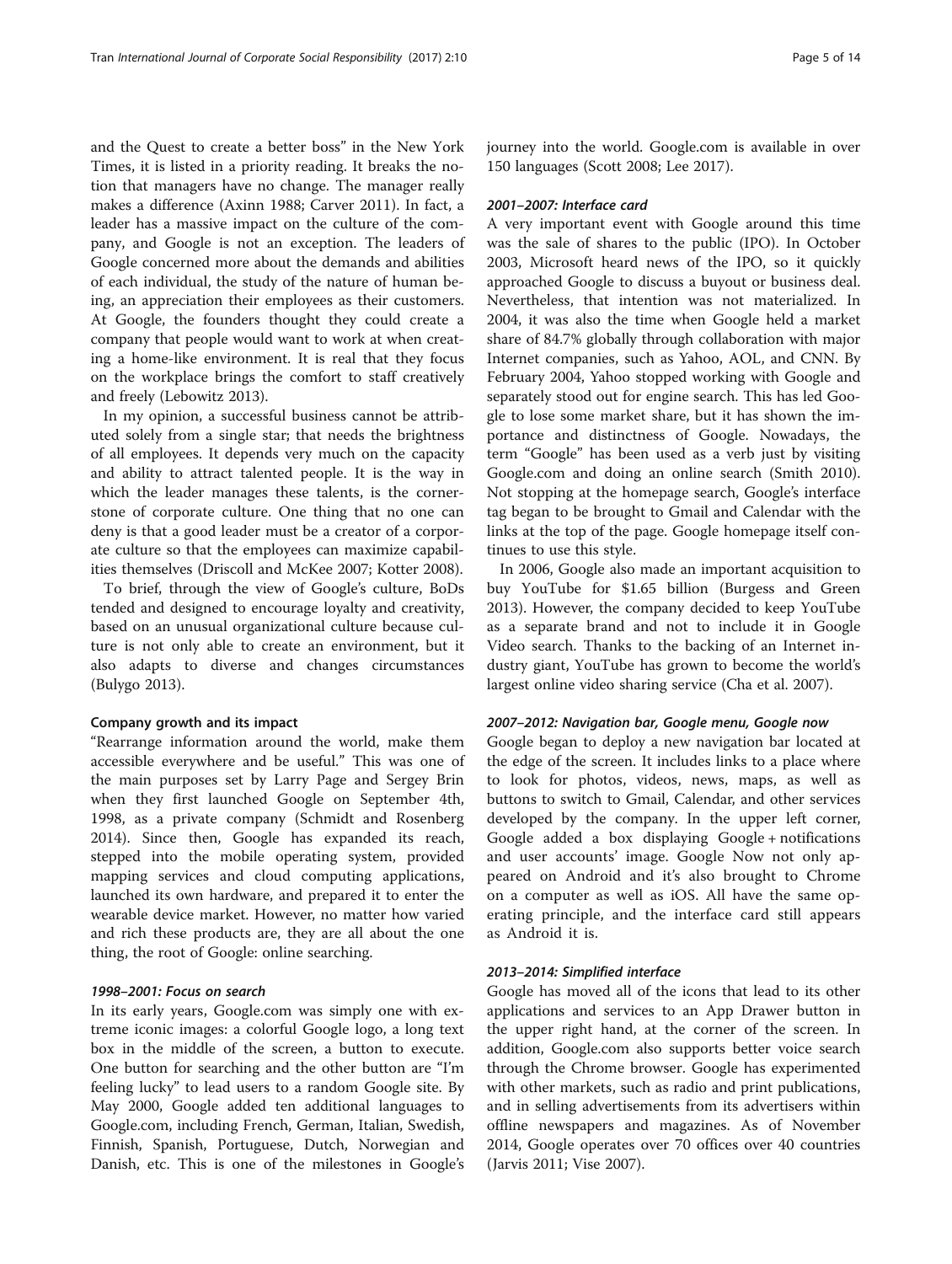## 2014–2017: Chrome development and facing challenges

In 2015, Google would turn HTTPS into the default. The better website is, the more users will trust search engine. In 2016, Google announced Android version 7, introduced a new VR platform called Daydream, and its new virtual assistant, Google Assistant.

Most of Google's revenue comes from advertising (Rosenberg [2016\)](#page-12-0). However, this "golden" business is entering a difficult period with many warning signs of its future. Google Search is the dominant strength of Google and bringing great revenue for the company. Nonetheless, when Amazon surpassed Google to become the world's leading product in the search engine in last December, this advantage began to wobble. This is considered a fatal blow to Google when iOS devices account for 75% of their mobile advertising revenue (Rosenberg [2016](#page-12-0)).

By 2016, the number of people installing software to block ads on phones has increased 102% from 2015. Figure [1](#page-1-0) illustrates that by the year's end, about 16% of smart phone users around the world blocked their ads whilst surfing the web. These were also two groups having the most time on the Internet, high-earners and young people; however, these people have disliked ads (see Fig. [1\)](#page-1-0).

Figure [2](#page-2-0) shows the young people have the highest ad blocking rates. It is drawing a gloomy picture for the sustainable development of the online advertising industry in general and Google in particular. Therefore, in early 2017, Google has strategies to build an ad blocking tool, built into the Chrome browser. This tool allows users to access ads that have passed the "Coalition for Better Ads" filter so as to limit the sense of discomfort (see Fig. [2\)](#page-2-0).

For the company impact, the history shows that speedy development of Google creates both economic and social impacts to followers in a new way of people connection (Savitz [2013](#page-12-0)). In this modern world, it seems that people cannot spend a day without searching any information in Google (Chen et al. [2014;](#page-11-0) Fast and Campbell [2004](#page-11-0)), a tool serves human information seeking needs. Even though when addressing this paper, it is also in need the information from Google search and uses it as a supporting tool. Nobody can deny the convenience of Google as a fast and easy way to search (Schalkwyk et al. [2010;](#page-12-0) Jones [2001;](#page-12-0) Langville and Meyer [2011](#page-12-0)).

#### Research question and methodology

In order to get the most comprehensive data and information for this case analysis, a number of methods are used, including:

Research data and collect information were mostly from the Harvard Study (Project Oxygen), which has

been selected because it is related to the purpose of our study.

Data collection and analysis has been taken from Google Scholar and various websites related researches. We look at the history of appearance, development, and recognize the impacts of this company, as well as the challenges and the way the Board of Directors measures the abilities of their manager when the problem is found.

Analyzing: It was begun by considering expectations from the Harvard Study. Subsequently, considering the smaller organization (Zappos) in comparison of how its cultures and subcultures are accessed as well. Since then, the paper has clarified the management problem that Google and Zappos confront and deal with it so as to help other businesses apply this theoretical practice and achieve its goal beyond expectations.

In our paper, we mainly use the inductive method approach by compiling and describing the other authors' theories of corporate culture, especially Google and Zappos in merging and comparing, analyzing them and making our own results.

From the aspects of the research, the questions are suggested as below:

- 1. What is the most instrumental element found from the Harvard study?
- 2. Is there any difference and similarity between a huge company and a smaller enterprise in perspective of culture and subculture?
- 3. What makes Google different from others, the dominant cultures as well as subcultures existing? How do leadership behaviors impact on the organizational culture?
- 4. How organizational culture impacts on business achievements?

## The Harvard study

#### Project oxygen summary

This project began in 2009 known as "the manager project" with the People and Innovation Lab (PiLab) team researching questions, which helped the employee of Google become a better manager. The case study was conducted by Garvin (2013) about a behavior measurement to Google's manager, why managers matter and what the best manager s do. In early days of Google, there are not many managers. In a flat structure, most employees are engineers and technical experts. In fact, in 2002 a few hundred engineers reported to only four managers. But over time and out of necessity, the number of managers increased. Then, in 2009, people and team culture at Google noticed a disturbing trend. Exit interview data cited low satisfaction with their manager as a reason for leaving Google. Because Google has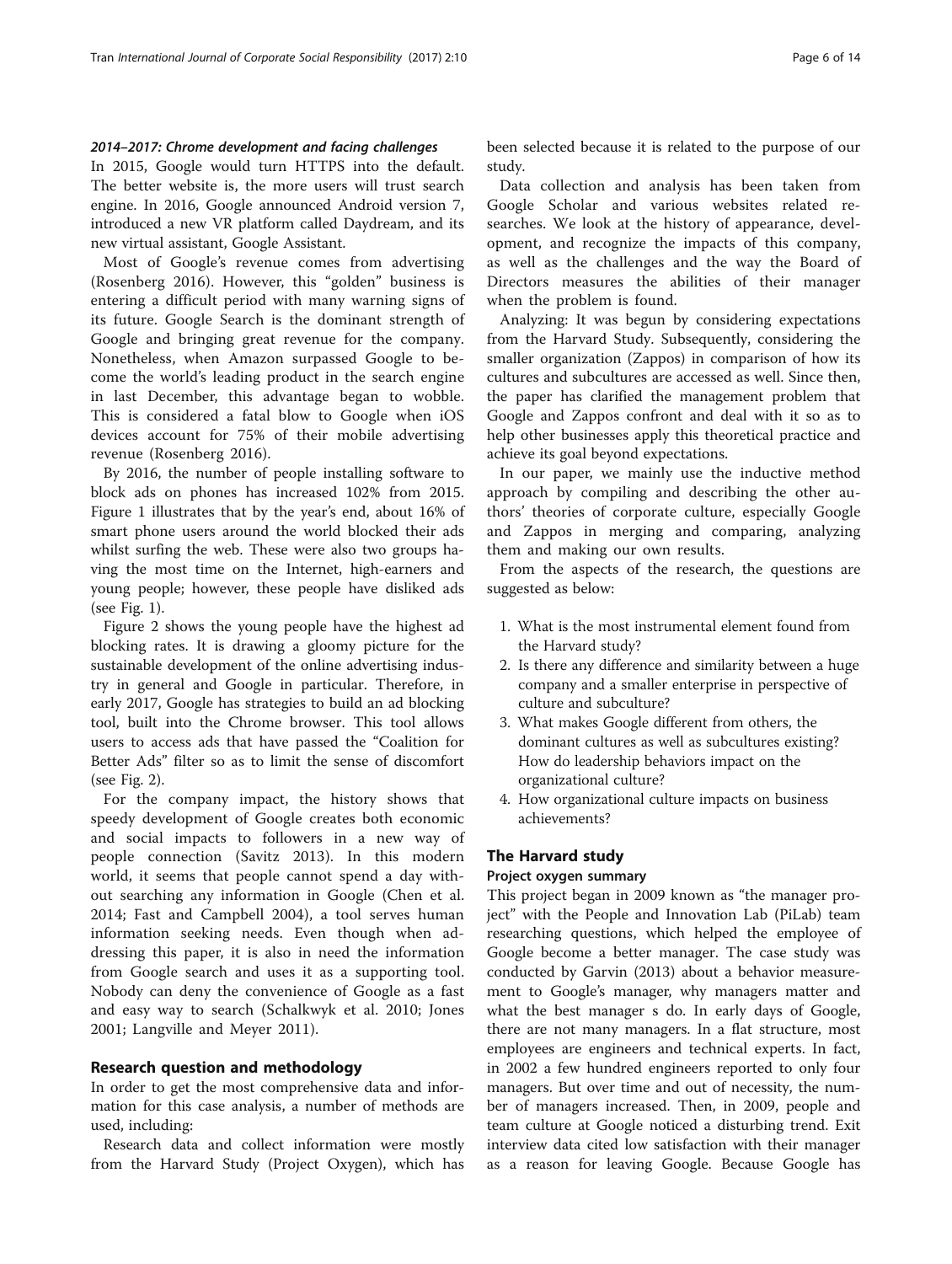accessed so much online data, Google's statisticians are asked to analyze and identify the top attributes of a good manager mentioned with an unsolved question: "Do managers matter?" It always concerns all stakeholders at Google and requires a data-based survey project called Project Oxygen to clarify employees' concern, to measure key management behaviors and cultivate staff through communication and training (Bryant [2011](#page-11-0); Garvin et al. [2013\)](#page-11-0). Research −1 Exit Interviews, ratings, and semiannual reviews. The purpose is to identify highscoring managers and low-scoring managers resulted in the former, less turnover on their teams, and its connection (manager quality and employee's happiness). As for "what the best managers do", Research-2 is to interview high and low scoring managers and to review their performance. The findings with 8 key behaviors illustrated by the most effective managers.

The Oxygen Project mirrors the managers' decisionmaking criteria, respects their needs for rigorous analysis, and makes it a priority to measure impact. In the case study, the findings prove that managers really have mattered. Google, initially, must figure out what the best manager is by asking high and low scoring managers such questions about communication, vision, etc. Its project identifies eight behaviors (Bulygo [2013;](#page-11-0) Garvin et al. [2013](#page-11-0)) of a good manager that considered as quite simple that the best manager at Google should have. In a case of management problem and solution, as well as discussing four- key theoretical concepts, they will be analyzed, including formal organizational training system, how culture influences behavior, the role of "flow" and building capacity for innovation, and the role of a leader and its difference from the manager.

#### Analysis

## Formal organizational training system to create a different culture: Ethical culture

If the organizational culture represents "how we do things around here," the ethical culture represents "how we do things around here in relation to ethics and ethical behavior in the organization" (Key [1999](#page-12-0)). Alison Taylor (The Five Levels of an Ethical Culture, 2017) reported five levels of an ethical culture, from an individual, interpersonal, group, intergroup to inter-organizational (Taylor [2017\)](#page-12-0). In (Nelson and Treviño [2004](#page-12-0)), ethical culture should be thought of in terms of a multi-system framework included formal and informal systems, which must be aligned to support ethical judgment and action. Leadership is essential to driving the ethical culture from a formal and informal perspective (Schwartz [2013;](#page-12-0) Trevino and Nelson [2011\)](#page-12-0). Formally, a leader provides the resources to implement structures and programs that support ethics. More informally, through their own behaviors, leadership is a role model whose actions speak louder than their words, conveying "how we do things around here." Other formal systems include selection systems, policies and codes, orientation and training programs, performance management systems, authority structures, and formal decision processes. On the informal side are the organization's role models and heroes, the norms of daily behavior, organizational rituals that support or do not support ethical conduct, the stories people tell about the organization and their implications for conduct, and the language people use, etc. Is it okay to talk about ethics? Or is [ethical](http://ethicalsystems.org/content/decision-making) [fading](http://ethicalsystems.org/content/decision-making) the norm?

The formal and informal training is very important. The ethical context in organizations helps the organizational culture have a tendency to the positive or negative viewpoints (Treviño et al. [1998](#page-12-0)). The leader should focus on providing an understanding of the nature and reasons for the organization's values and rules, on providing an opportunity for question and challenge values for sincerity/practicality, and on teaching ethical decision-making skills related to encountered issues commonly. The more specific and customized training, the more effective it is likely to be. Google seemed to apply this theory when addressed the Oxygen Project.

#### How culture influences behavior

Whenever we approach a new organization, there is no doubt that we will try to get more about the culture of that place, the way of thinking, working, as well as behavior. And it is likely that the more diverse culture of a place is, the more difficult for outsiders to assess its culture becomes (Mosakowski [2004](#page-12-0)).

Realizing culture in (Schein [2009\)](#page-12-0) including artifacts, espoused valued and shared underlying assumptions. It is easier for outsiders to see the artifacts (visual objects) that a group uses as the symbol for a group; however, it does not express more about the espoused values, as well as tacit assumptions. In (Schein et al. [2010\)](#page-12-0), the author stated: "For a culture assessment to be valuable, it must get to the assumptions level. If the client system does not get to assumptions, it cannot explain the discrepancies almost always surface between the espoused values and the observed behavioral artifacts" (Schein et al. [2010\)](#page-12-0). Hence, in order to be able to assess other cultures well, it is necessary for us to learn each other's languages, as well as adapt to a common language. Moreover, we also need to look at the context of working, the solution for shared problems because these will facilitate to understand the culture better.

According to the OCP (Organizational Culture Profile) framework (Saremi and Nejad [2013](#page-12-0)), an organization is with possessing the innovation of culture, flexible and adaptable with fresh ideas, which is figured by flat hierarchy and title. For instance, Gore-Tex is an innovative product of W. L. Gore & Associates Inc., considered as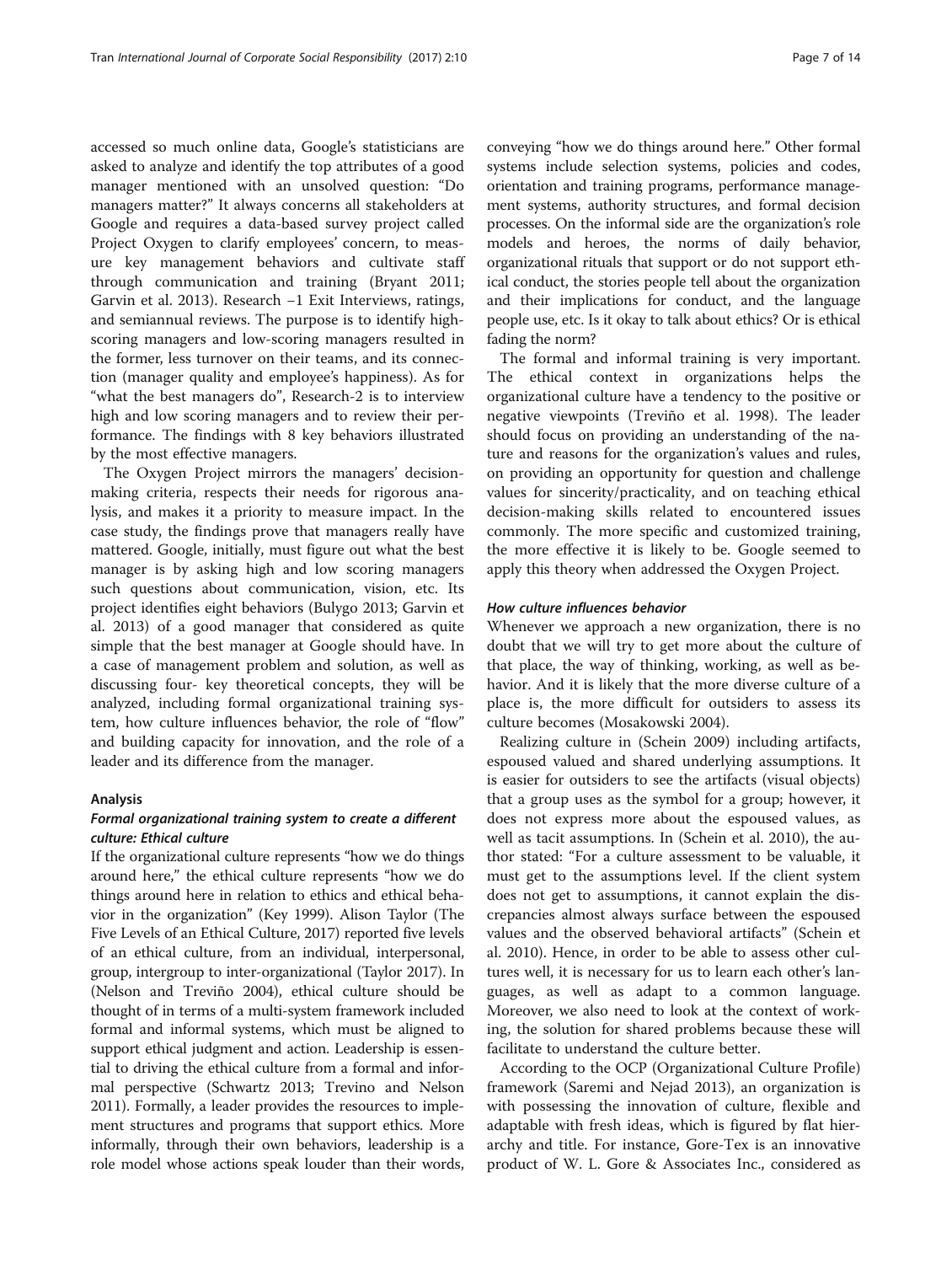the company has the most impact on its innovative culture (Boudreau and Lakhani [2009](#page-11-0)). Looking at the examples of Fast Company, Genentech Inc., and Google, they also encourage their employees to take challenges or risks by allowing them to take 20% of their time to comprehend the projects of their own (Saremi and Nejad [2013](#page-12-0)). In (Aldrich [n.d.\)](#page-11-0), it is recorded that 25%– 55% of employees are fully encouraged and giving a maximum value.

The famous quote by Peter Drucker, "Culture eats strategy for Breakfast" at page 67 has created a lot of interest in (Manning and Bodine [2012;](#page-12-0) Coffman and Sorensen [2013](#page-11-0); Bock [2015](#page-11-0)). Despite we all know how important culture is, we have successively failed to address it (O'Reilly et al. [1991](#page-12-0)). The organizational research change process from the view of Schein ([2009](#page-12-0)); it is a fact that whenever an organization has the intention of changing the culture, it really takes time. As we all acknowledge, to build an organizational culture, both leader and subordinate spend most of their time on learning, relearning, experiencing, as well as considering the most appropriate features. Sometimes, some changes are inevitable in terms of economic, political, technological, legal and moral threats, as well as internal discomfort (Kavanagh and Ashkanasy [2006](#page-12-0); Schein [1983\)](#page-12-0). As the case in (Schein [2009\)](#page-12-0), when a CEO would like to make an innovation which is proved no effective response, given that he did not get to know well about the tacit implications at the place he has just come. It is illustrated that whatsoever change should need time and a process to happen (Blog [2015](#page-11-0); Makhlouk and Shevchuk [2008](#page-12-0)). In conclusion, a new culture can be learned (Schein [1984\)](#page-12-0), but with an appropriate route and the profits for all stakeholders should be concerned by the change manager (Sathe [1983](#page-12-0)).

It is true that people's behavior managed by their types of culture (Kollmuss and Agyeman [2002](#page-12-0)). All tacit assumptions of insiders are not easy for outsiders to grasp the meaning completely (Schein [2009](#page-12-0)). It is not also an exception at any organization. Google is an example of the multicultural organization coming from various regions of the world, and the national or regional cultures making this multicultural organization with an official culture for the whole company.

In this case, the organizational culture of Google has an influence on the behaviors of manager and employee. In addition, as for such a company specializes in information technology, all engineers prefer to work on everything with data-evidence to get them involved in the meaningful survey about manager (Davenport et al. [2010](#page-11-0)). Eventually, Google discovered 8 good behaviors of manager, which effect to the role of "flow" also (Bulygo [2013;](#page-11-0) Garvin et al. [2013](#page-11-0)).

## The role of the "flow" and building capacity for innovation

More and more people are using the term of "patient flow". This overview describes patient flow and links to theories about flow. Patient flow underpins many improvement tools and techniques. The term "flow" describes the progressive movement of products, information, and people through a sequence of the process. In simple terms, flow is about uninterrupted movement (Nave [2002](#page-12-0)), like driving steadily along the motorway without interruptions or being stuck in a traffic jam. In healthcare, flow is the movement of patients, information or equipment between departments, office groups or organizations as a part of a patient's care pathway (Bessant and Maher [2009\)](#page-11-0). In fact, flow plays a vital role in getting stakeholders involved in working creatively and innovatively (Adams [2005;](#page-11-0) Amabile [1997;](#page-11-0) Forest et al. [2011](#page-11-0)). An effective ethical leader must create flow in work before transfer it to employees for changing the best of their effort to maintain, keep and develop "flow" in an engineering job, which job be easier to get stress. Definitely, Google gets it done very well.

#### Role of a leader and its difference from a manager

In every social interaction, whether we are aware of it or not, we function as a leader. We not only reinforce and act as part of the present cultural dynamics but also influence it when introducing new cultural elements based on our values, beliefs and associated actions and behaviors (Gifford and Peter [2008\)](#page-12-0). Over time, these new elements have the ability to strengthen and enhance culture or eroding and weaken it. A "leader" and a "manager" is separated (Ibrahim and Cordes [1996\)](#page-12-0). A leader is a person gives a clear strategic vision to get a manager does (Bertocci [2009](#page-11-0)), and a manager is a person supports a leader to plan-do/develop-control-evaluate-improve/adjust tasks given to employee (Jones and Hill [2012](#page-12-0)) and has formal influence (Les Dlabay [2016\)](#page-12-0). In deeper perspective, there is a difference between these two terms. However, how leader's and employee's behaviors at every level influence on cultures and subcultures that arise, as well as how the total system does function as a whole (Kollmuss and Agyeman [2002](#page-12-0)). When the responsibility for creating and preserving organizational culture ultimately lies with a senior leadership, it is important to recognize that every employee plays a unique role as culture creator, evolver, manager, and leader (Aldrich [n.d.](#page-11-0); Schein [1983](#page-12-0)). At Google, it must be admitted that they, founder, leader and manager all channel to create a comfortable place completely and a dynamic culture for getting the creativity of their engineers; as a result, the employees feel free and really enjoy their works (Scott [2008](#page-12-0)). There is no longer barrier, concrete hierarchy between employers and employees, managers and engineers (Garvin [2013](#page-11-0)). The head thing is to flow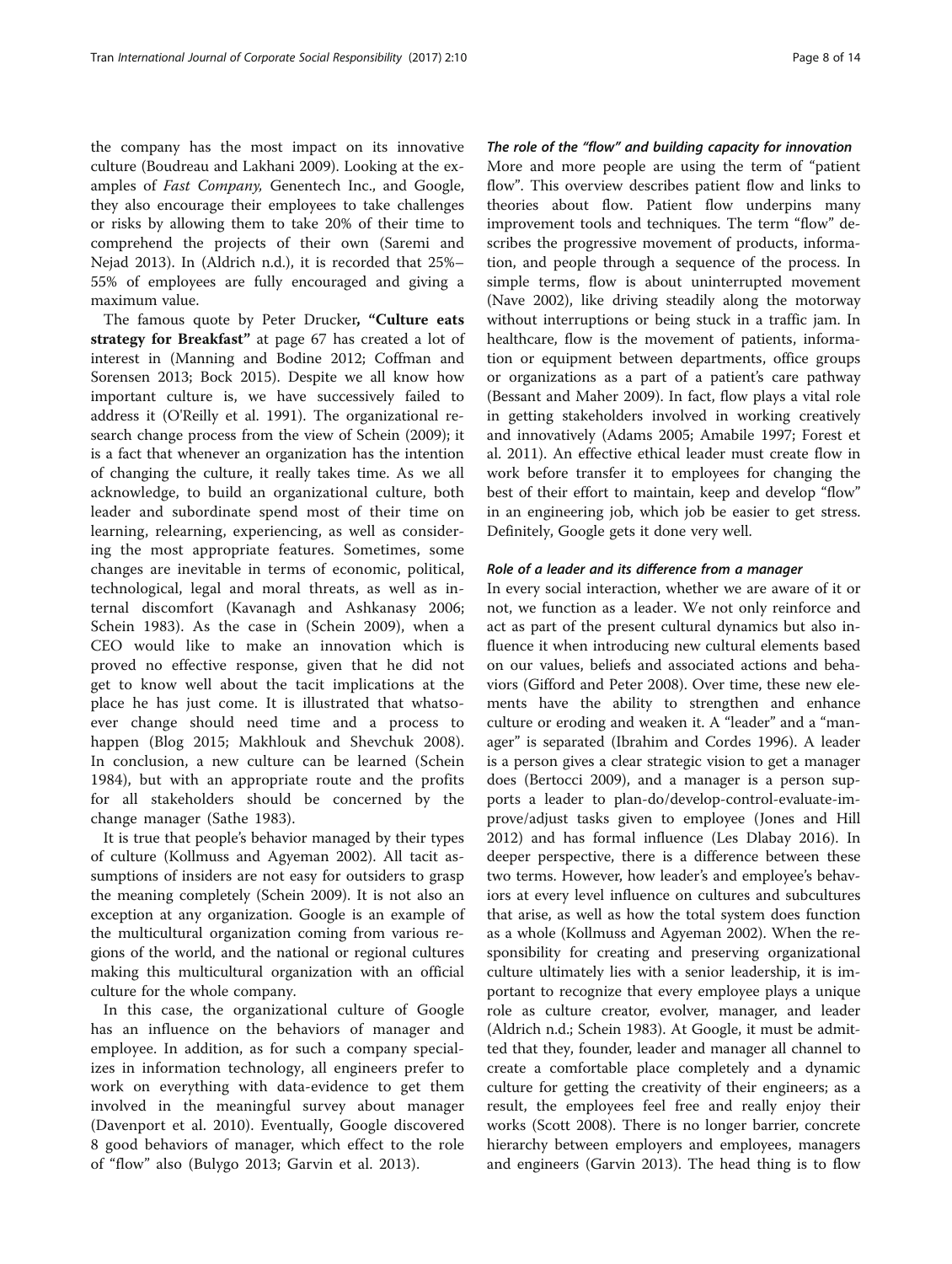in work to produce the best product for the users. This is a leader who can help all followers achieve the comfort and reap benefits for Google.

The proficient technical knowledge cannot help an individual create a good manager: A good engineer with 10-times higher productivity cannot make him the best manager. Having good technical knowledge is very important, but it is also the lowest of eight criteria set by Google.

## **Discussion**

It cannot be denied the interplay of culture creation, reenactment, and reinforcement creates interdependency between culture and leadership. Schein (Schein [2009](#page-12-0)) conveyed that culture exists in a group of a community; it reflects people's belief, lifestyle, as well as norms of that group. It is not easy for outsiders to grasp all assumptions of the culture of a group. It seems that culture is with us in all facets of our life, it controls and determines people's behaviors and it is likely that culture in each individual is accumulated gradually during the course of their lifetime. Cultures, as well as subcultures among different groups, are not identical. Cultures and subcultures are considered as the norms for all members' behavior in that group. Culture resides within each individual, on the other hand, in each organization or community, there seems to be a hidden force to lead and instruct the ways that organization performs, which is called culture.

Culture is created, reenacted, as well as reinforced through time. For example, as a new leader of an organization, he or she is the one to create and build on the norms for his or her group. Although each individual in that group comes from other small subcultures, working together in the new group, they have to follow and adapt to the new principles that are required by the leader. However, there are some situations in which the leader is from another culture and move to manage in a deep-rooted cultural group, he or she is expected to adapt to the new environment, given that it is not easy to change the culture of a group quickly and completely. In a nutshell, in order to be more successful in managing organizational culture, a leader should take the establishment and development of stakeholder's cultures into careful consideration. In chapter one of Notes towards the Definition of Culture (Eliot [2010](#page-11-0)), the author gave three senses of "culture" and its applied difference based on the distance in relation to the individual, the group, and society with its consciousness to develop a culture. It means that culture has different associations in different organizations or subjects (an individual, a group or class, a whole society). Furthermore, Adler and Gundersen (Adler and Gundersen [2007\)](#page-11-0) indicate that: "the more culturally self-aware we are, the more able we are to predict the effect our behavior will have on others". This means that self-awareness of culture is directly related to individuals, groups and societies behaviors, as well as their cultural background (Mor et al. [2013](#page-12-0)). Subsequently, that would reflect existing conceptions of the culture shape (Sackmann and Phillips [2004](#page-12-0)). The knowledge of cultural self-awareness is to understand one's cultural identity, principles, and prejudices. As we develop our self-awareness, not only can we express our own cultural identity, principles, and prejudices, but we can also start moving from enjoying our own perspective about that culture to being comfortable with a new perspective. The consciousness of culture takes us to a further growth step of seeking the similarities to the complexities of the culture based on the differences of other cultures (Quappe and Cantatore [2005](#page-12-0)). Despite small and medium or large enterprises, human development is a factor of corporate culture. A leader, the most important individual of an organization, is the most responsible for building the corporate culture. They, therefore, must be the example of building a corporate culture. They must make wise decisions in building a culture of values and must be a successful leader in achieving the goals set out to motivate the members of the company. Then, a new culture of a business can explore and discover the potential of all members (Schein [1983](#page-12-0)). However, each leader brings a different way of behavior, and thinking, which includes working among subordinates. When a leader would like to change the tradition, the norms in working relationships and principles rooted by the previous leader, the employee must adapt a new way of thinking, behaving and working. In some cases, it may be a challenging time for some followers and conflicts may emerge given misunderstandings in the different tactics between the new leader and the follower. Hence, in order to obtain a successful culture change, the change manager should have an obvious plan for his culture change strategy (Kavanagh and Ashkanasy [2006\)](#page-12-0). In "Internationalization of services brands: The role of leadership during the internal brand building process" (Vallaster and De Chernatony [2005](#page-12-0)), Vallaster and Chernatony argued about a leadership role in building a strategy for an organizations culture, which was based on the capacity to leverage cognitive, effective, and communicative differences among culturally-diverse staff. It means that the culture that a leader creates play an instrumental role in the success of the business.

The existence of subcultures has been discussed in many papers (Howard-Grenville [2006\)](#page-12-0). Subcultures can be shaped in the organization around levels of hierarchy (Riley [1983](#page-12-0)) or around the uniqueness of the roles and structure of the business, such as departments (Hofstede [1998](#page-12-0)), function, and occupation (Van Maanen and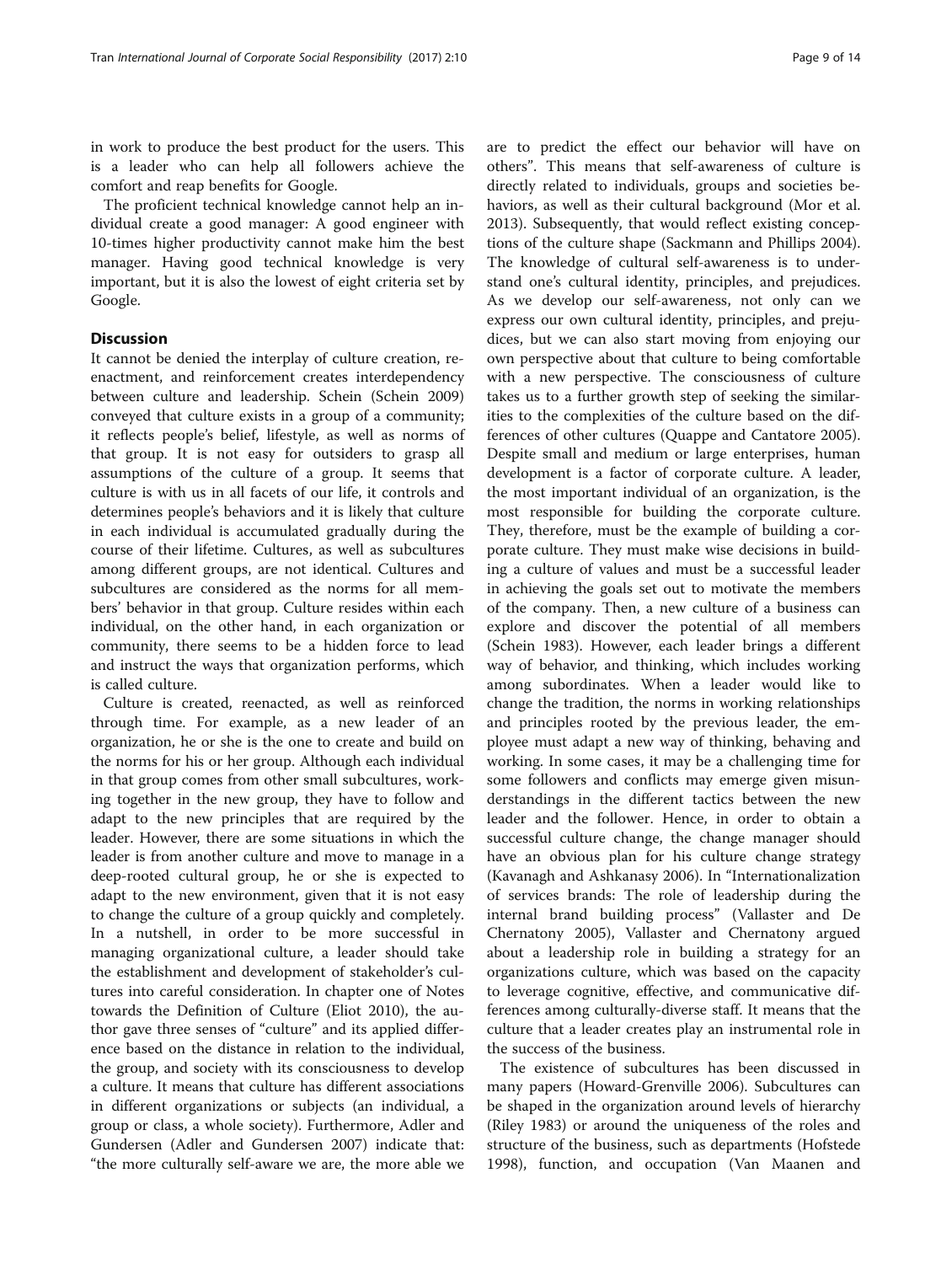Barley [1984](#page-12-0)). Also, subcultures can be distinguished around private contacts, networks, and individual differences, such as ethnic groups and gender groups (Martin [2001](#page-12-0)). In contrast, a variety of approaches build the subsequent expectations on the correlation between the corporative agreement of stable development and organizational culture, including various subcultures can exist within an organization and various attitudes of par-

ticipants of each subculture.

In comparing leaders of Google Inc. with other leaders, we look at Tony Hsieh, an [internet entrepreneur,](http://en.wikipedia.org/wiki/Internet_entrepreneur) [venture](http://en.wikipedia.org/wiki/Venture_capitalist) [capitalist](http://en.wikipedia.org/wiki/Venture_capitalist), and founder and CEO of Zappos' Inc., an online shoe, and clothing store (Staley [2013;](#page-12-0) Zhang [2008](#page-13-0); McNeill [2017](#page-12-0)). Hsieh regularly displayed happiness to create his own company's culture in a different way of "happiness to culture". Hsieh explains living by these core values to create an authentic culture within [Zappos.com.](http://zappos.com) These values took over a year to be developed and were revisited annually through the utilization of employee insight and reflection. To build his company's culture he listened to feedback from customers, staff, and even competitors.

[Zappos](http://www.zappos.com/) takes the importance of culture fit in their hiring. The candidate is never asked about their knowledge of Zappos' when applying or interviewing for a job. Zappos wants them to apply to become "Zappos Insider" (Hsieh [2010b\)](#page-12-0). This recruiting strategy gets people to be closer to Zappos than others. Therefore, they can study more and talk with the employer about their abilities and interests. It seems that Zappos cares about and want to know the candidate, who may become a part of the team in the future. In stark contrast, Google is different in its hiring and workplace culture by building a network of "culture clubs" and locals. It has allowed them to maintain the company culture in each of over 70 offices around the world with rules which included: "trust the employees; recruit only those are better than you; do not confuse development with managing performance" (Meek [2015](#page-12-0)).

It is really inspiring to live and work in the Zappos environment where all employees are encouraged to be themselves. It took Tony Hsieh a long time to find out these core values in order to build a successful organizational culture. With his hard work in this area, he really deserves the success. He has succeeded in creating a working place where all employees feel extremely comfortable. In reviewing the three video clips, ten core values, $1$  Tony Hsieh, CEO of Zappos, $2$ and featured on  $20/20$ ,<sup>3</sup> we can enjoy the creative, friendly, free, and above all, inspiring atmosphere at this working place. We can feel that all employees are not coming here to work, but to enjoy the journey to their ultimate creativity and bring back the real and wonderful shoe products for their customers with their distinctive flow. These are things leaders should

consider if they would like to set up a successful and efficient organizational culture.

In his textbooks (Hsieh [2010a;](#page-12-0) Hsieh [2010b\)](#page-12-0), Hsieh cued some ways of cultural assessment, such as through individual and group interviews, surveys and questionnaires, problem solutions, cultural assumption identifications and subculture concerns. In fact, it is not easy to evaluate a culture due to the fact that culture is deep, stable, and complex. Culture is the underlying assumptions of each individual and group; never can these instruments like questionnaires or surveys determine its identity. However, identifying cultural assumptions at a certain level can facilitate the process of cultural assessment. Moreover, it is believed that understanding the process can also be a preparation for each individual to evolve or change culture even.

Although Google and Zappos do business in different fields, they share the same point of establishing an organizational culture to bring the best for their employees. Tony Hsieh highlighted: "your culture is your brand", so to make employees feel happy and enjoy the working environment (Hsieh [2009\)](#page-12-0). Zappos creates a culture of happiness (Hsieh [2010b\)](#page-12-0) and Google creates a motivating place to work (Crowley [2013;](#page-11-0) Garvin et al. [2013](#page-11-0)). Google builds a workforce which reflects and understands the needs of all employees.

## The question is raised, what cultures are you a member of? Which has the greatest influence on you dayto-day?

From our research, the notion of culture has been improved a lot. It is not as simple as we originally thought. There are many different ways of living, beliefs, and core values, and what we witness cannot fully express the culture of a group or an organization. If we want to understand explicitly what culture is, we must get to know the backgrounds and histories of the insiders from that cultures, as well as subcultures.

From what we know so far, every group or community has their own group culture. Schein said "Culture is a property of a group. Whenever a group has enough common experience, a culture begins to form. One finds cultures at the level of small teams, families, and work groups" (Schein [2009\)](#page-12-0). Moreover, the culture is sometimes considered to be similar, but there is always a particular distinctive discrepancy that differentiates the culture of this group from others and one is believed to belong to more than one kind of cultures during the course of their life. Therefore, we could be working under multipositions, as well as some other kinds of societies such as class, professional club etc. We are a member of some kinds of subcultures and enjoy the culture of our country.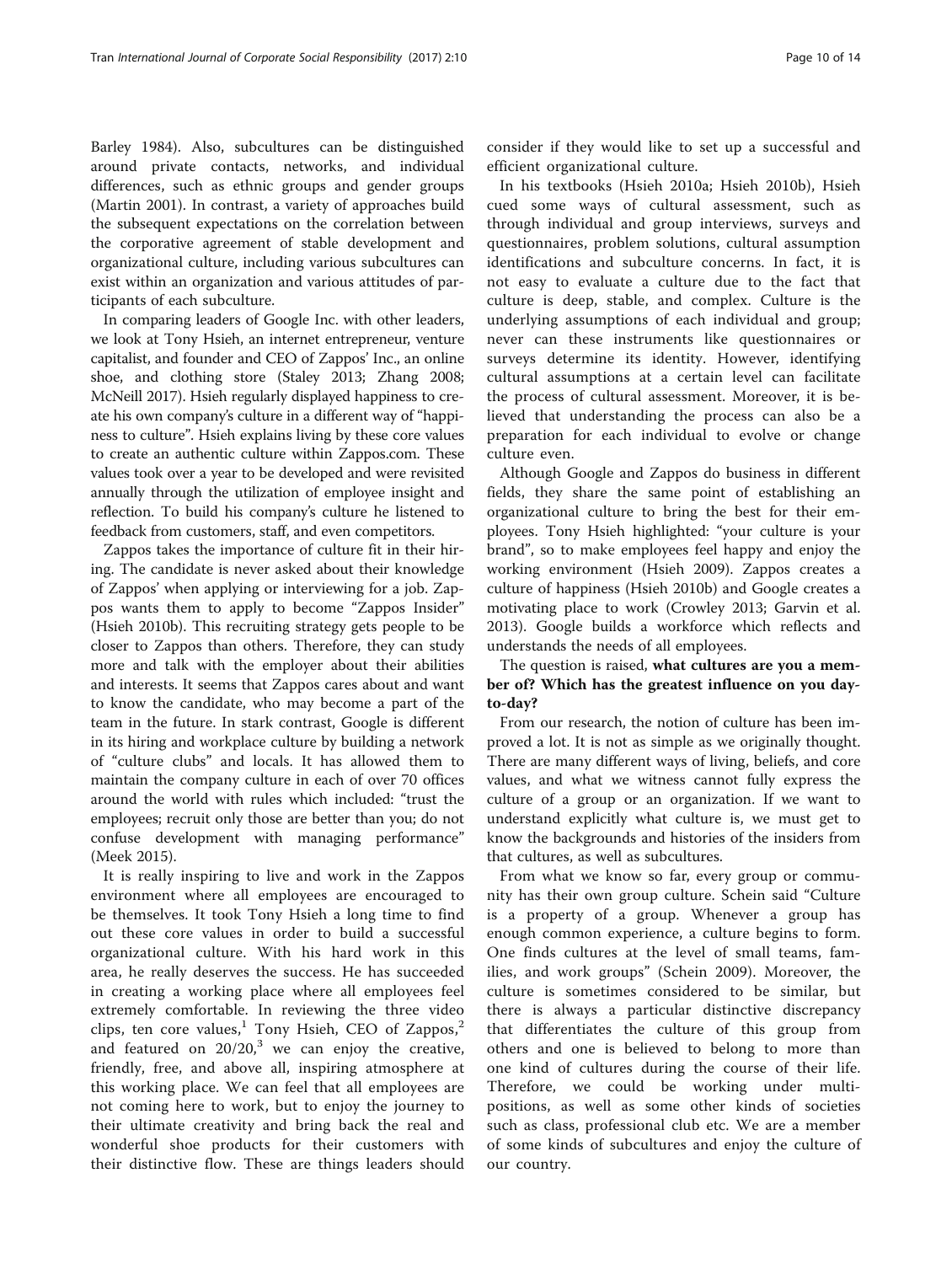Organizational cultures have a big influence on our day-to-day practices. For example, for those working as a representative of the government, as a bridge between authority and people, among customers, partners, staff, leaders, and managers, understanding your partners' cultures brings positive outcomes. These cultures require us to try hard to improve our interpersonal communication, as well as boost our own identity in society. Although the norms from the subcultures may have impacts on our behavior to a certain extent, we find that they all accumulate to supplement for our diversity and we can compare them to choose the best practices to serve our followers.

## Conclusion

Those considering a new job, their roles and responsibilities at the place they work and its organizational culture will be at the top of the list of employees' consideration (Schmidt and Rosenberg [2014](#page-12-0)). The results of Project Oxygen explore the performance of Google's best technical managers, the most instrumental element found was "making that connection" between manager and employee. The connection between them is vital, but it is only a part of the study. This paper first recognizes that employees who give their best efforts and align their behaviors with organizational goals, frequently use the word "connection" to describe why they are so devoted; culture and subculture would play a crucial role in business achievement, for a smooth operation.

In the case study, it is obvious that the feeling of connection among management, employees, and customers accommodate a competitive advantage. Whenever we approach a new organization, there is no doubt that we will try to know more about the culture of that place, the way of thinking, working, as well as behavior. And it is likely that the more diverse culture of a place is; the more difficult for outsiders to assess the culture of that place becomes. The achievements of Google and Zappos proved that they clarify ways they apply to assess an organizational culture successfully. They create a good connection among their stockholders, partners, followers, customers, and newcomers. So, what is the fantastic connection? Chapter one in (Stallard [2009](#page-12-0)), the connection is what transforms a dog-eat-dog environment into a sled dog team that pulls together. It is implied that leaders should encourage to organizing open events for employees as often as possible to give them opportunities to interact, as well as get to know each other's culture. In addition, a leader must not create a barrier between him and employees. Instead, a leader should be the opener and more harmonious in their relationship so that subordinate can feel at ease when they would like to comment or share their opinions. We

totally agree with this point because of the fact that if a leader does not set the tone first, no employees dare to express their issues. It will make it difficult for a new organizational culture to become common and cultural boundaries will be difficult to solve. All in all, a leader is a key feature in fostering the organizational culture or connection culture. The core factors of a connection culture that fit these human needs are vision, value, and voice.

This paper also interested in the point is something called "cultural intelligence". In this modern world, with the development of science and technology, multinational companies, multicultural unit, each person experiences more than one culture during the course of their life, it is vital for each of us to be trained to become a culture expert in some extent. The most common set of diverse culture is at the workplace, we must communicate with different people from different culture, diverse ways of thinking, behaving, working as well as feeling, people should be wiser to realize that diverse cultures and deal well with them to avoid cultural shock. Google and Zappos are the places of connection culture. Multinational people come and work together, so culture intelligence is a necessary quality for a more successful future leader. He or she not only learn it for himself or herself but also for his or her followers. It is his or her responsibility to coach and chooses which culture is the most suitable for his or her organization. This is really useful and noteworthy for other businesses, tomorrow leaders, and all of us in an attempt to help us to survive be harmonious in this world.

From what we know so far, every group or community has their own group culture. Schein said "Culture is a property of a group. Whenever a group has enough common experience, a culture begins to form. One finds cultures at the level of small teams, families, and work groups" (Schein [2009\)](#page-12-0). Moreover, the culture is maybe sometimes considered to be similar, but there is always a particular distinctive discrepancy that differentiates the culture of this group from others and one is believed to belong to more than one kind of cultures during the course of their life. We, therefore, could be working under multi-positions, as well as some other kinds of societies, such as class, professional club, etc. We are a member of several of subcultures and enjoy the culture of our country.

Reflecting on the personal and working experiences and on the research we have read, we discovered eight important points that Google reflects:

- 1. A good company is a company run by a distinctive culture and subculture.
- 2. Organizational culture is a key factor in every company's success and everlasting. Why is culture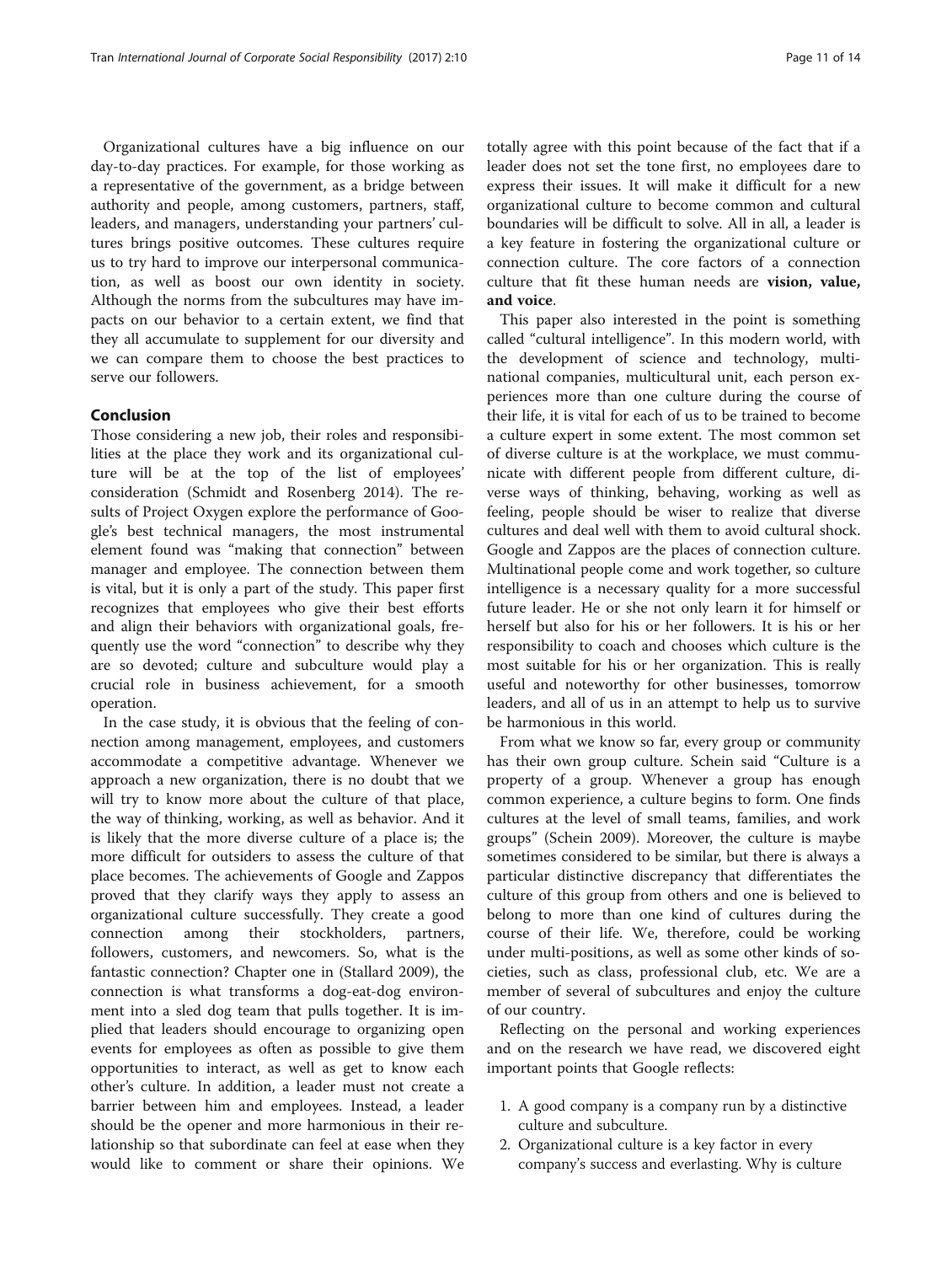<span id="page-11-0"></span>management a vital issue for a business? Companies, especially, big ones, nowadays attract many labors from various areas with a variety of education, specialty, consciousness, social relation, etc., which create a diversified and complicated environment, along with keen competition of market economy and globalization trends, they must research and find out reasonable changes to develop and exist. What do companies do to be viable? We think every company builds and maintains its own different culture to make their employees performs well their duties and focus on company's development.

- 3. A good leader must create a corporate culture that boosts employee with value shared.
- 4. A good manager is a good coach.
- 5. "Connection" culture varies enormously across organizations based upon local culture and leadership.
- 6. Culture is not fixed, it's up to the situation, environment, historical circumstances, relationships etc., the culture will be gradually adapted.
- 7. The better culture is, the much more working environment is creative, innovative and competitive for a common company's development and employee's career development.
- 8. The comfortable working environment encourages and gives people opportunities to interact as well as get to know about each other's culture.

#### **Endnotes**

<sup>1</sup>Foundation: Tony Hsieh on Building a Great Company Culture

 ${}^{2}$ Core Values of Culture – Tony Hsieh (Zappos) <sup>3</sup>Tony Hsieh, CEO of Zappos, featured on 20/20

#### Acknowledgements

Thanks to the knowledge from my Master course, a credit of managing culture which helps me to write this paper. The author also gratefully acknowledges the helpful comments and suggestions of the reviewers and Associate Professor Khuong- Ho Van, who provided general technical help that all have improved the article.

#### Authors' contributions

The completed paper is solely written by the corresponding author.

#### Competing interests

I obviously inform that there is not any competing interest to this paper.

#### Publisher's Note

Springer Nature remains neutral with regard to jurisdictional claims in published maps and institutional affiliations.

#### Received: 16 May 2017 Accepted: 15 November 2017 Published online: 19 December 2017

#### References

- Adams K.,2005 "the sources of innovation and creativity," National Center on Education and the Economy (NJ1),.
- Adler, N. J., & Gundersen, A. (2007). International dimensions of organizational behavior: Cengage. Learning.
- Amabile, T. M. (1997). Motivating creativity in organizations: On doing what you love and loving what you do. Calif Manag Rev, 40, 39–58.
- Axinn, C. N. (1988). Export performance: Do managerial perceptions make a difference? Int Mark Rev, 5, 61–71.
- Barman A., "Well-Being, Organizational Environment and Culture in North-Eastern Electric Power Corporation Ltd\* Satabdi Roy Choudhury.".
- Battelle, J. (2011). The search: How Google and its rivals rewrote the rules of business and transformed our culture. Nicholas Brealey publishing.
- Bertocci, D. I. (2009). Leadership in Organizations: There is a Difference Between Leaders and Managers. University Press of America, Inc.
- Bessant, J., & Maher, L. (2009). Developing radical service innovations in healthcare—The role of design methods. Int J Innov Manag, 13, 555-568.
- Bhagat, R. S., Triandis, H. C., & McDevitt, A. S. (2012). Managing global organizations: A cultural perspective. Edward Elgar publishing.
- Blog. (2015, 27th June). Seven Ways to Engage Employees in Change Management. Available: http://ritzcarltonleadershipcenter.com/2015/08/changemanagement/
- Bock, L. (2015). Work rules!: Insights from inside Google that will transform how you live and lead. Hachette UK.
- Boudreau, K., & Lakhani, K. (2009). How to manage outside innovation. MIT Sloan Manag Rev, 50, 69.
- Bryant A., 2011"Google's quest to build a better boss," New York Times, vol. 12.
- Bulygo Z., 2013"Inside Google's culture of success and employee happiness," Retrieved from.
- Burgess, J., & Green, J. (2013). YouTube: Online video and participatory culture. John Wiley & Sons.
- Carver, J. (2011). Boards that make a difference: A new design for leadership in nonprofit and public organizations (Vol. 6). John Wiley & Sons.
- Cha, M., Kwak, H., Rodriguez, P., Ahn, Y.-Y., & Moon, S. (2007). "I tube, you tube, everybody tubes: Analyzing the world's largest user generated content video system," in Proceedings of the 7th ACM SIGCOMM conference on Internet. Measurement, 1–14.
- Chen, Y., Jeon, G. Y., & Kim, Y.-M. (2014). A day without a search engine: An experimental study of online and offline searches. Exp Econ, 17, 512.
- Coffman, C., & Sorensen, K. (2013). BookBaby. In Culture eats strategy for lunch: The secret of extraordinary results. Igniting the Passion Within.
- Crosset, T., & Beal, B. (1997). The use of "subculture" and "subworld" in ethnographic works on sport: A discussion of definitional distinctions. Sociol Sport J, 14, 73–85.
- Crowley, M. C. (2013). Not a happy accident: How Google deliberately designs workplace satisfaction (Vol. 21). Fast Company.
- Cukier, K., & Mayer-Schoenberger, V. (2013). The rise of big data: How it's changing the way we think about the world. Foreign Aff, 92, 28.
- Davenport, T. H., Harris, J., & Shapiro, J. (2010). Competing on talent analytics. Harv Bus Rev, 88, 52–58.
- Desjardins J. (2017, 29th June). These are the top 100 websites of the internet, according to web traffic. Available: http://www.businessinsider.com/top-100 websites-web-traffic-2017-3
- Downes, P. (2007). Power searching. Br Dent J, 202, 657–667.
- Driscoll, C., & McKee, M. (2007). Restorying a culture of ethical and spiritual values: A role for leader storytelling. J Bus Ethics, 73, 205–217.
- Eliot, T. S. (2009, 2010). Notes towards the Definition of Culture. Faber & Faber.
- Emmerich, R. Thank God It's Monday!: How to Create a Workplace You and Your Customers Love. FT press.
- Fast, K. V., & Campbell, D. G. (2004). ""I still like Google": University student perceptions of searching OPACs and the web," Proceedings of the Association for. Inf Sci Technol, 41, 138–146.
- Forest, J., Mageau, G. A., Sarrazin, C., & Morin, E. M. (2011). ""Work is my passion": The different affective, behavioural, and cognitive consequences of harmonious and obsessive passion toward work," Canadian. Journal of Administrative Sciences/Revue Canadienne des Sciences de l'Administration, 28,  $27 - 40$
- Garvin D. A. (2013, 29th June). How Google sold its engineers on management. Available: https://hbr.org/2013/12/how-google-sold-its-engineers-onmanagement
- Garvin, D. A., Wagonfeld, A. B., & Kind, L. (2013). Google's Project Oxygen: Do Managers Matter? Harvard Business School publishing corporation.

Ahmad, H., Francis, A., & Zairi, M. (2007). Business process re-engineering: Critical success factors in higher education. Bus Process Manag J, 13, 451–469.

Aldrich K., "Maximizing Workforce Contribution By Dr. Ron Jenson.". Alves M. A. S., "The freedom of speech in the network society.".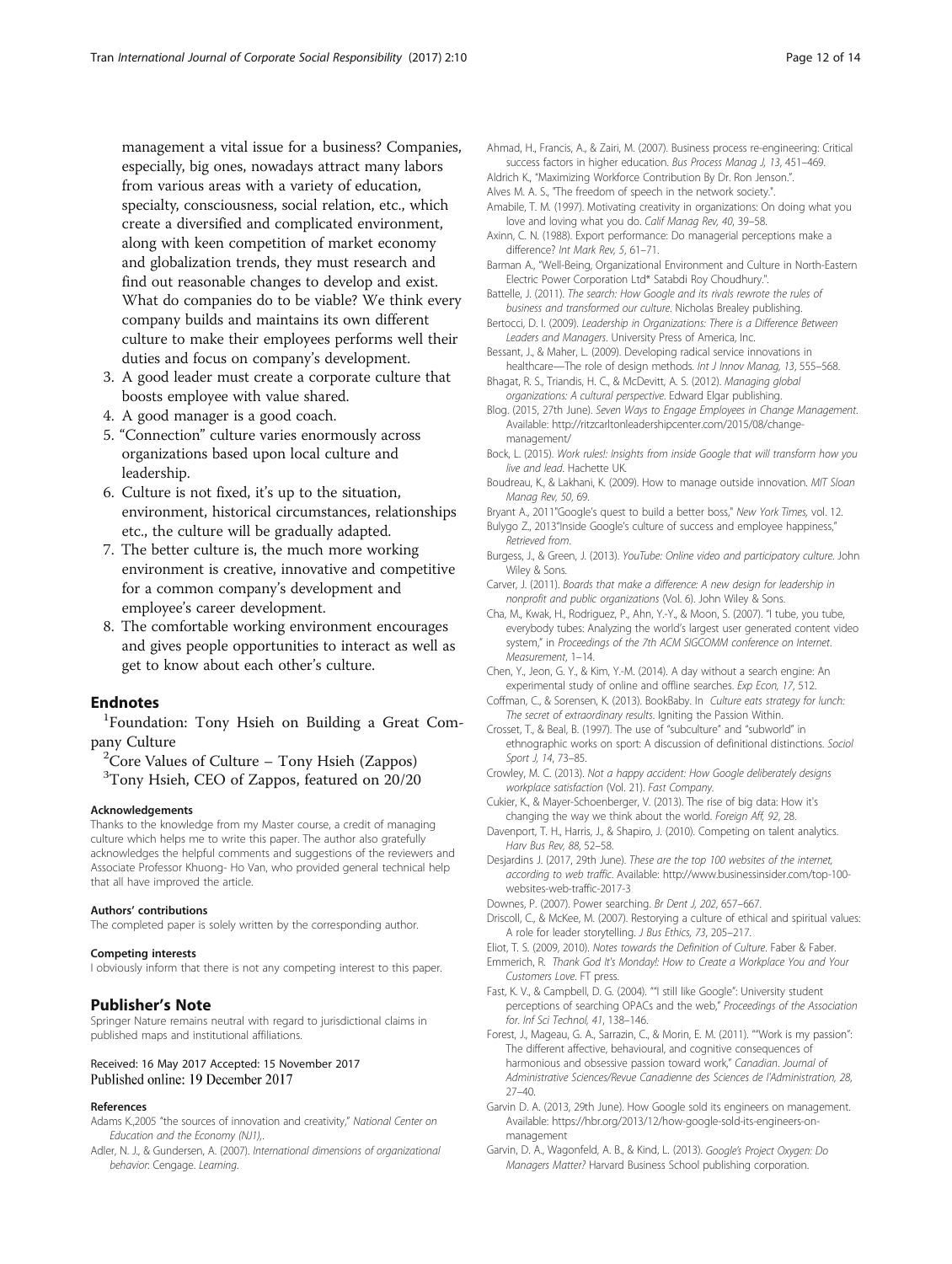<span id="page-12-0"></span>Gifford A., "Peter J. 2008 Richerson and Robert Boyd, not by genes alone: How culture transformed human evolution," J Bioecon, vol. 10, pp. 193–198.

Grossman-Kahn, B., & Rosensweig, R. (2012). Skip the silver bullet: driving innovation through small bets and diverse practices (p. 815). Leading Through Design.

Gupta, A. K., & Govindarajan, V. (2000). Knowledge management's social dimension: Lessons from Nucor steel. MIT Sloan Manag Rev, 42, 71.

Hall G.,2015 "Facebook pays staffers \$10k to move closer," 21st Dec ed. http:// www.bizjournals.com/sanjose/news/2015/12/21/facebook-pays-staffers-10kto-move-closer.html: Silicon valley Business Journal.

Helft M. (2007, 15th May). Available: http://www.nytimes.com/2007/03/10/ technology/10google.html

Hofstede, G. (1998). Identifying organizational subcultures: An empirical approach. J Manag Stud, 35, 1–12.

Howard-Grenville, J. A. (2006). Inside the "black box" how organizational culture and subcultures inform interpretations and actions on environmental issues. Organization & Environment, 19, 46–73.

Hsieh T., 2009" Zappos. com, 3rd January available at: http://blogs.zappos.com/ blogs/ceo-and-coo-blog/2009/01/03/your-culture-is-your-brandnotably.

Hsieh, T. (2010a). How Zappos infuses culture using core values. Harvard Business Review.

Hsieh, T. (2010b). Delivering happiness: A path to profits, passion, and purpose. Hachette UK.

Ibrahim, H., & Cordes, K. (1996). "leader or manager?," Journal of Physical Education. Recreation & Dance, 67, 41–42.

Ismail Al-Alawi, A., Yousif Al-Marzooqi, N., & Fraidoon Mohammed, Y. (2007). Organizational culture and knowledge sharing: Critical success factors. J Knowl Manag, 11, 22–42.

Jarvis J.,2011 What would Google do?: Reverse-engineering the fastest growing company in the history of the world: Harper business.

Jones, G. R., & Hill, C. W. (2012). Strategic management essentials vol. 3: Southwestern Cengage. Learning.

Jones W. P.,2001 "network search access construct for accessing web-based search services," ed: Google patents.

Kavanagh, M. H., & Ashkanasy, N. M. (2006). The impact of leadership and change management strategy on organizational culture and individual acceptance of change during a merger. British Journal of Management, 17.

Key, S. (1999). Organizational ethical culture: Real or imagined? J Bus Ethics, 20, 217–225.

Kollmuss, A., & Agyeman, J. (2002). Mind the gap: Why do people act environmentally and what are the barriers to pro-environmental behavior? Environ Educ Res, 8, 239–260.

Kotter, J. P. (2008). Corporate culture and performance. Simon and Schuster.

Langville, A. N., & Meyer, C. D. (2011). Google's PageRank and beyond: The science of search engine rankings. Princeton University press.

Lazear, E. P., & Gibbs, M. (2014). Personnel economics in practice. John Wiley & Sons.

Lebowitz S. B. a. S. (2013, 30th June). Why Are Google Employees So Damn Happy? Available: https://greatist.com/happiness/healthy-companies-google

Lee C.,2017 Multilingualism Online: Routledge.

Les Dlabay, J. L. B. (2016). Brad Kleindl, Principles of Business: South-western Cengage. Learning.

Makhlouk, H., & Shevchuk, O. (2008). the importance and the influence of the corporate culture in a merger and acquisition context. Handelshögskolan BBS.

Manning H. and Bodine K.,2012 "Outside In," The Power of Putting Customers at the Center of your Business.

Martin, J. (2001). Organizational culture: Mapping the terrain. Sage publications.

Martin P. J.,2004 Culture, subculture and social organization: na.

Mawere, M. (2011). African books collective. In Moral degeneration in contemporary Zimbabwean business practices.

McAfee, A., & Brynjolfsson, E. (2012). Big data: The management revolution. Harv Bus Rev, 90, 60–68.

McNeill, D. (2017). Start-ups and the entrepreneurial city. City, 21, 232–239.

Meek A. (2015, 29th June). Google's head of HR shares his hiring secrets. Available: https://www.fastcompany.com/3044606/googles-head-of-hr-shareshis-hiring-secrets

Mor, S., Morris, M. W., & Joh, J. (2013). Identifying and training adaptive crosscultural management skills: The crucial role of cultural metacognition. Academy of Management Learning & Education, 12, 453–475.

Mosakowski P. C. E. (2004, 28th June). Cultural Intelligence. Available: https://hbr. org/2004/10/cultural-intelligence

Nave, D. (2002). How to compare six sigma, lean and the theory of constraints. Qual Prog, 35, 73.

Nelson, K. A., & Treviño, L. K. (2004). Managing business ethics: Straight talk about how to do it right (Vol. 6). Wiley

O'Reilly, C. A., Chatman, J., & Caldwell, D. F. (1991). People and organizational culture: A profile comparison approach to assessing person-organization fit. Acad Manag J, 34, 487–516.

Quappe, S., & Cantatore, G. (2005). What is cultural awareness, anyway? How do I build it. Retrieved July, 17, 2008.

Riley, P. (1983). A structurationist account of political culture. Adm Sci Q, 414–437.

Rosenberg E. (2016, 27th June). The Business of Google (GOOG) Available: http:// www.investopedia.com/articles/investing/020515/business-google.asp

Sackmann, S. A., & Phillips, M. E. (2004). Contextual influences on culture research: Shifting assumptions for new workplace realities. International Journal of Cross Cultural Management, 4, 370–390.

Saffold, G. S. (1988). Culture traits, strength, and organizational performance: Moving beyond "strong" culture. Acad Manag Rev, 13, 546–558.

Saremi H. and Nejad B. M.,2013 "Impact of organizational culture on employees empowerment,".

Sathe, V. (1983). Implications of corporate culture: A manager's guide to action. Organ Dyn, 12, 5–23.

Savitz, A. (2013). The triple bottom line: how today's best-run companies are achieving economic, social and environmental success-and how you can too. John Wiley & Sons.

Schalkwyk, J., Beeferman, D., Beaufays, F., Byrne, B., Chelba, C., Cohen, M., et al. (2010). "Google search by voice: A case study," Advances in Speech Recognition: Mobile Environments. Call Centers and Clinics, 61–90.

Schein, E. H. (1983). The role of the founder in creating organizational culture. Organ Dyn, 12, 13–28.

Schein, E. H. (1984). Coming to a new awareness of organizational culture. Sloan Manag Rev, 25, 3–16.

Schein E. H., 2009 The corporate culture survival guide vol. 158: John Wiley & Sons.

Schein, E. H. (2017). "organizational culture and leadership," Book, vol (5th ed.).

Schein, E. H., Schein, E. H., & Van Maanen, J. (2010). Organizational Culture and Leadership (The Jossey-Bass Business & Management Series) (Vol. 4). John Wiley & Sons, Inc.

Schmidt, E., & Rosenberg, J. (2014). How google works. Hachette UK.

Schwartz, M. S. (2013). Developing and sustaining an ethical corporate culture: The core elements. Business Horizons, 56, 39–50.

Scott, V. A. (2008). Google: Corporations that Changed the World. GreenWood press.

Smith, B. E. (2010). Laptops for the Older and Wiser: Get Up and Running on Your Laptop Computer. John Wiley & Sons.

Staley, E. (2013). Nick Swinmurn, Tony Hsieh, and Zappos. The Rosen publishing Group.

Stallard, M. L. (2009). Fired Up Or Burned Out: How to Reignite Your Team's Passion, Creativity, and Productivity. Thomas Nelson Inc.

Steiber A. and Alänge S.,2016 "Culture: The New Black," in The Silicon Valley Model, ed: Springer, pp. 87–104.

Stimpson, P., & Farquharson, A. (2014). Cambridge International AS and A Level Business Coursebook with CD-ROM. Cambridge University press.

Taylor, A. (2011, 2017). the five levels of an ethical cultures (working paper). BSR.

Trevino L. and Nelson K., "Managing Business Ethics. Straight Talk About How To Do It Right. John Willey & Sons," ed: Inc.

Treviño, L. K., Butterfield, K. D., & McCabe, D. L. (1998). The ethical context in organizations: Influences on employee attitudes and behaviors. Bus Ethics Q, 8, 447–476.

Vallaster, C., & De Chernatony, L. (2005). Internationalisation of services brands: The role of leadership during the internal brand building process. J Mark Manag, 21, 181–203.

Van Maanen J. and Barley S.,1984 "Occupational communities: Culture and control in organizations. In BM Staw & LL cummings (Eds), research in organizational behavior,"

Vise D.,2007"The google story," Strategic Direction, vol. 23.

Vozza S. (2017, 28th June). Why employees at apple and Google are more productive. Available: https://www.fastcompany.com/3068771/howemployees-at-apple-and-google-are-more-productive

West M. (2016, 30th June). Ideo: The 7 Most Important Hires For Creating A Culture Of Innovation. Available: https://www.fastcodesign.com/3059062/from-ideo-7 people-you-need-to-create-a-culture-of-innovation